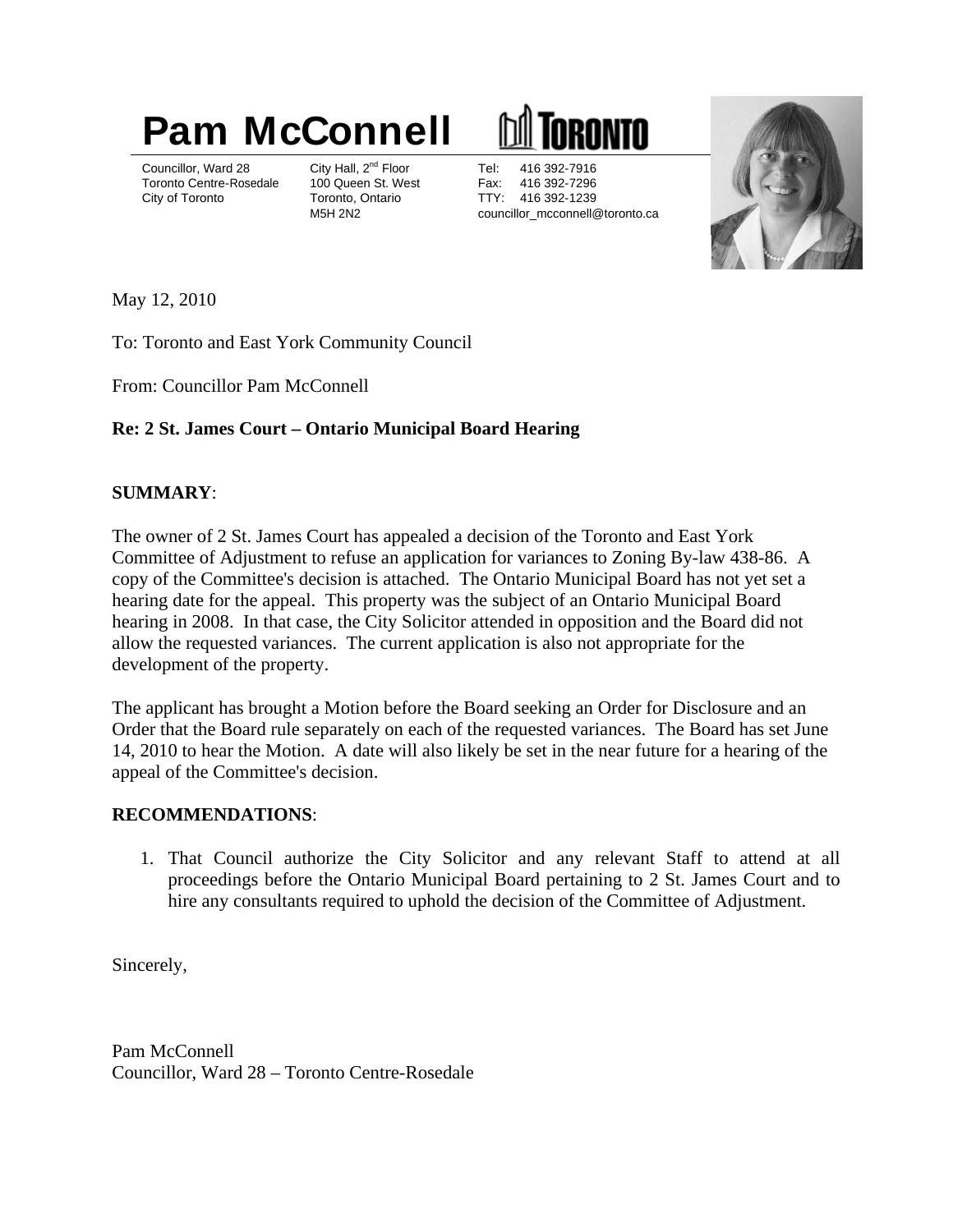

City Planning Division Gary Wright, Acting, Chief Planner and Executive Director<br>Gary Wright, Acting, Chief Planner and Executive Director<br>Toronto ON M5H 2N2

Committee of Adjustment 100 Queen Street West Toronto ON M5H 2N2 Tel: 416-392-7565 Fax: 416-392-0580

## **NOTICE OF DECISION MINOR VARIANCE/PERMISSION (Section 45 of the Planning Act)**

| File Number: | A0835/08TEY                                                                   | <i>Lonins</i> | $R3 Z1.0$ (WAIVER)           |
|--------------|-------------------------------------------------------------------------------|---------------|------------------------------|
| $Owner(s)$ : | <b>JOYCE ELAINE ROGERS</b>                                                    | <b>Ward</b>   | Toronto Centre-Rosedale (28) |
| Agent:       | <b>NORMAN ROGERS</b>                                                          |               |                              |
|              | Property Address: 2 ST JAMES CRT                                              | Community:    |                              |
|              | Legal Description: CON 1 FB BLK 6 PT TWP LT16 PT PARK LT1 N/S OF WELLESLEY ST |               |                              |

Notice was given and a Public Hearing was held on **Wednesday, June 17, 2009**, as required by the Planning Act.

#### **PURPOSE OF THE APPLICATION:**

To alter the existing two-storey detached dwelling by constructing a rear and west side second floor addition that cantilevers over the proposed rear yard garden and the existing right-of-way. Further, to construct a roof top stair enclosure that leads to a proposed roof top garden.

#### **REQUESTED VARIANCE(S) TO THE ZONING BY-LAW:**

#### **1. Section 6(3) Part I 1, By-law 438-86**

The residential gross floor area shall not exceed 1.0 times the area of the lot  $(162.76 \text{ m}^2)$ . ). The altered dwelling will have a residential gross floor area equal to 1.168 times the area of the  $\cot(190.16 \text{ m}^2)$ . ).

#### **2. Section 6(3) Part II 3(I), By-law 438-86**

The required side yard setback from adjacent dwellings where the side walls contain no openings is 0.9 m.

The altered dwelling will be located 0.00 m from the adjacent dwelling at No. 6 St. James.

#### **3. Section II 3.B (I), By-law 438-86**

The required side yard setback where the side wall of a dwelling contains no opening is 0.45 m. The altered dwelling will be located 0.33 m from the west side lot line and 0.00 m from the east side lot line.

#### **4. Section 6(3) Part II 4, By-law 438-86**

The minimum required rear yard setback is 7.5 m. In this case, the altered dwelling will be located 0.53 m from the rear lot line.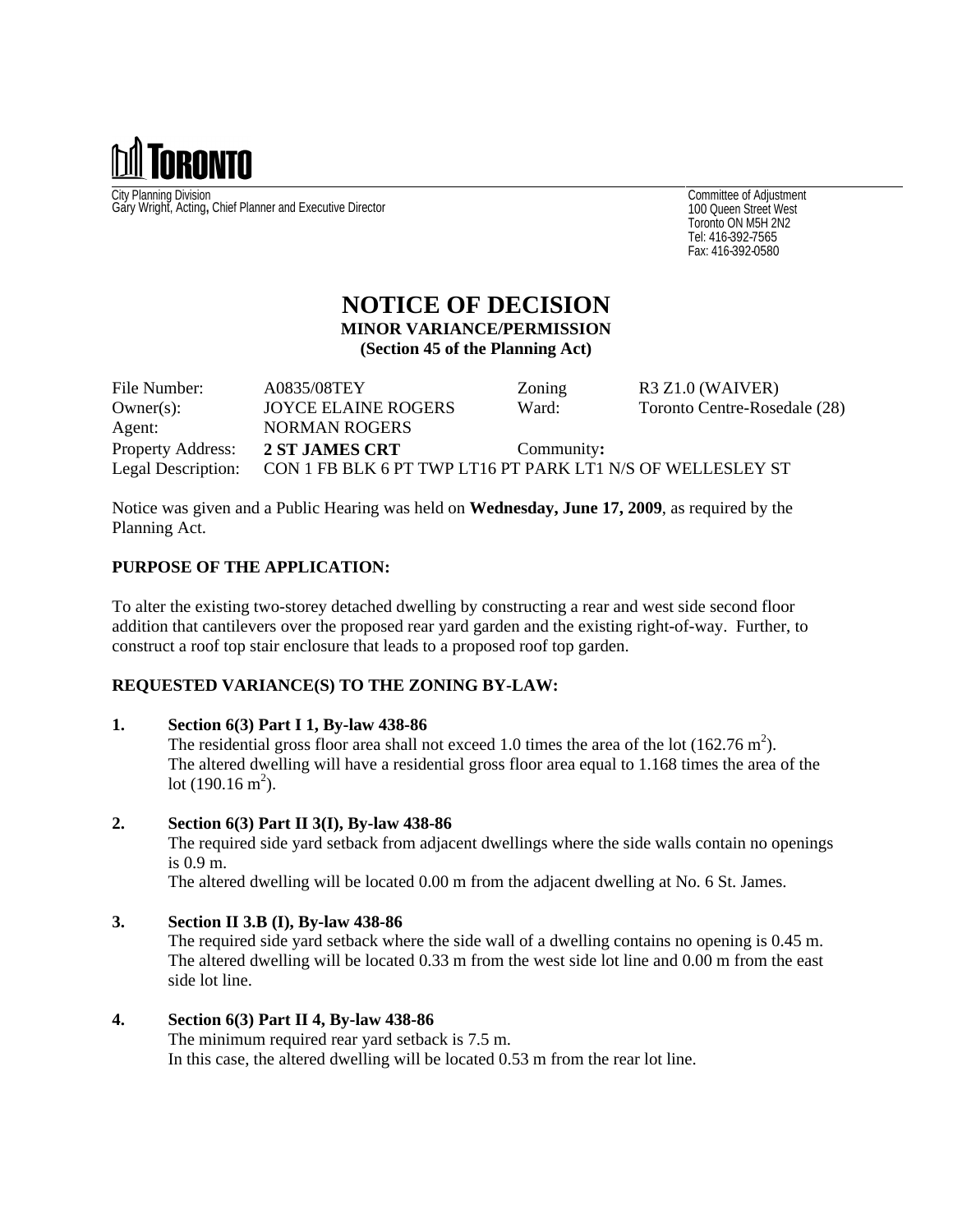### **5. Section 4(5)(B), By-law 438-86**

One parking space shall be provided. In this case, no parking spaces will be provided.

## **IT WAS THE DECISION OF THE COMMITTEE OF ADJUSTMENT THAT:**

## **The Minor Variance Application is Refused**

It is the decision of the Committee of Adjustment to **NOT** approve this variance application for the following reasons:

- $\bullet$ The general intent and purpose of the Official Plan is not maintained.
- The general intent and purpose of the Zoning By-law is not maintained.  $\bullet$
- The variance(s) is not considered desirable for the appropriate development of the land.  $\bullet$
- $\bullet$  In the opinion of the Committee, the variance(s) is not minor.